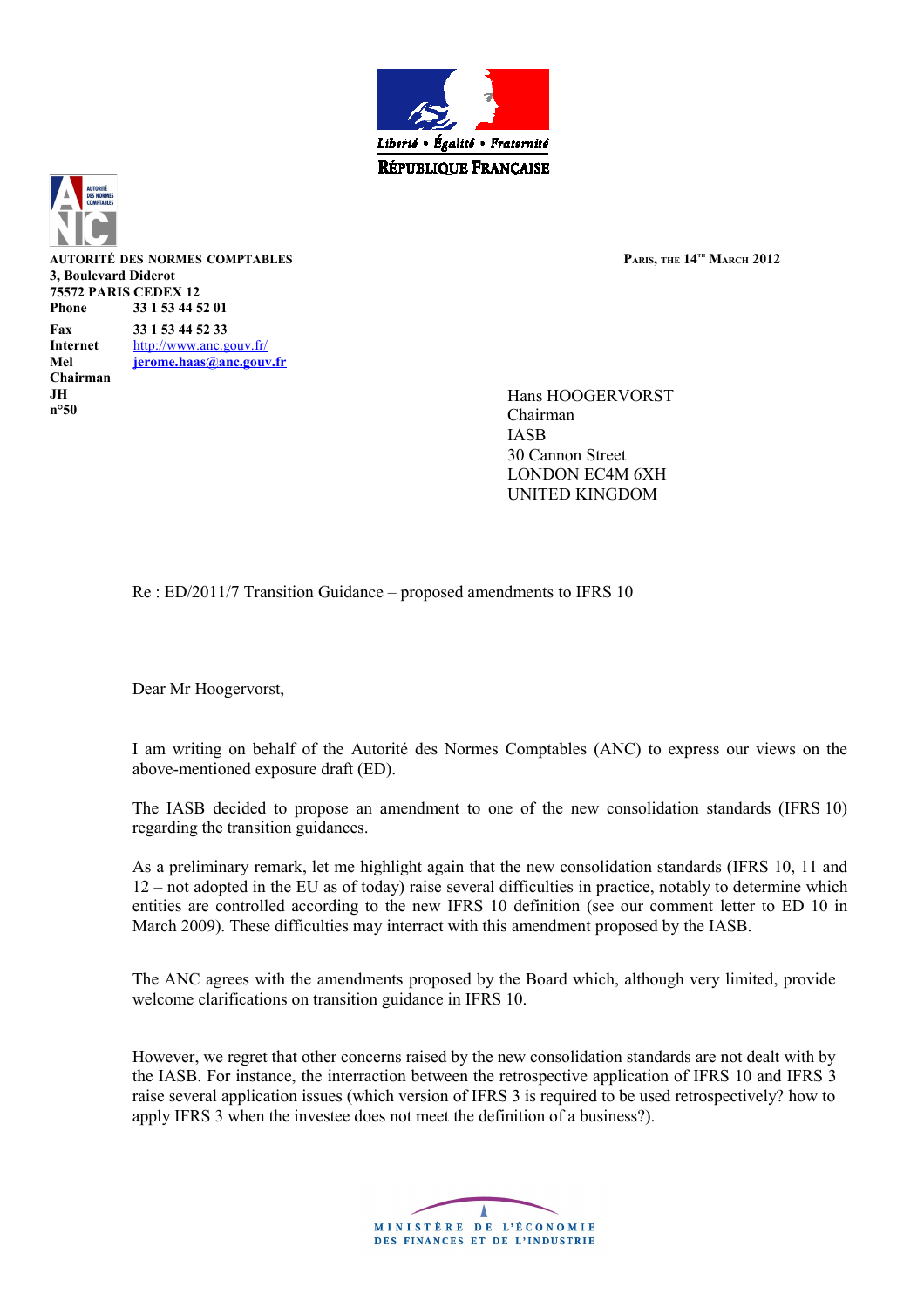Furthermore, for your reference, please find hereafter a link<sup>[1](#page-1-0)</sup> to the letter we have just issued as regards the new consolidation standards more generally. In this letter we emphasize that we are not convinced by their usefulness and that conversely the risks they may trigger, notably in the wake of our experience of the recent financial crisis are significant.

Our detailed comments on the ED are set out in the Appendix to this letter.

If you have any questions concerning our comments, we would be pleased to discuss them.

Yours sincerely,

 $\frac{1}{\sqrt{1-\frac{1}{2}}}$ 

Jérôme HAAS

<span id="page-1-0"></span><sup>1&</sup>lt;br>http://www.anc.gouv.fr/sections/textes\_et\_reponses\_2/reponses\_aux\_questio/efrag/documents\_2012/2012\_3\_8\_anc\_\_efrag/d [ownloadFile/file/2012\\_3\\_8\\_ANC\\_\\_EFRAG\\_package\\_consolidation.pdf?nocache=1331200857.01](http://www.anc.gouv.fr/sections/textes_et_reponses_2/reponses_aux_questio/efrag/documents_2012/2012_3_8_anc__efrag/downloadFile/file/2012_3_8_ANC__EFRAG_package_consolidation.pdf?nocache=1331200857.01)